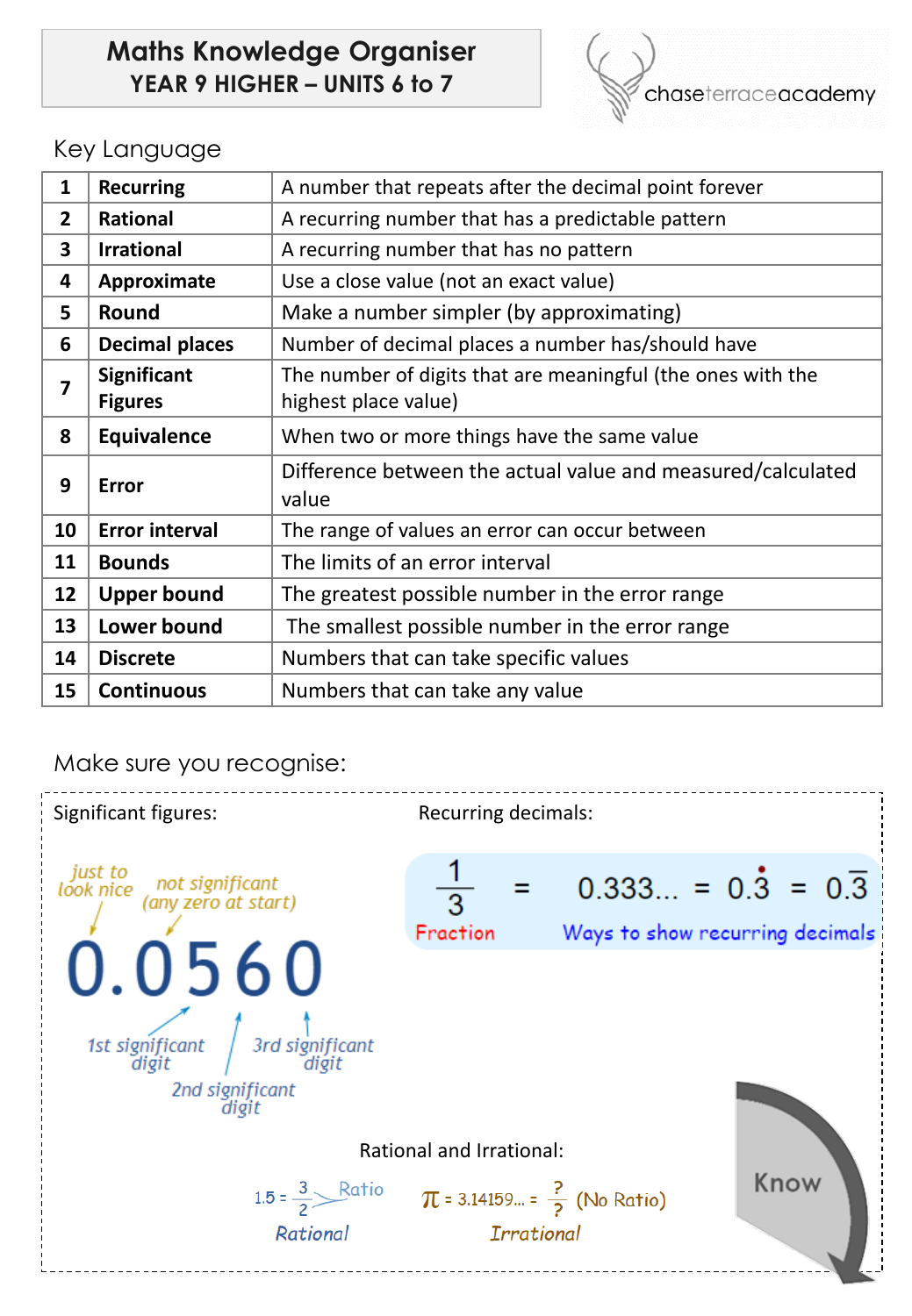chaseterraceacademy Notes Section: Error intervals: LB < X < UB  $8.5 m \leq x < 9.5 m$  $8.9 \approx 9$ ORDER OF 8.9 is approximately equal to 9**OPERATIONS GROUPING SYMBOLS** G Data  $0011$ **EXPONENTS** E  $3^2$   $x^2$   $10^5$ Qualitative **Quantitative** "It was great fun" MULTIPLICATION OR DIVISION M **GO FROM LEFT TO RIGHT Discrete** Continuous  $3.265...$ S SUBTRACTION OR ADDITION  $\mathbf{3.5}$ **GO FROM LEFT TO RIGHT** Know